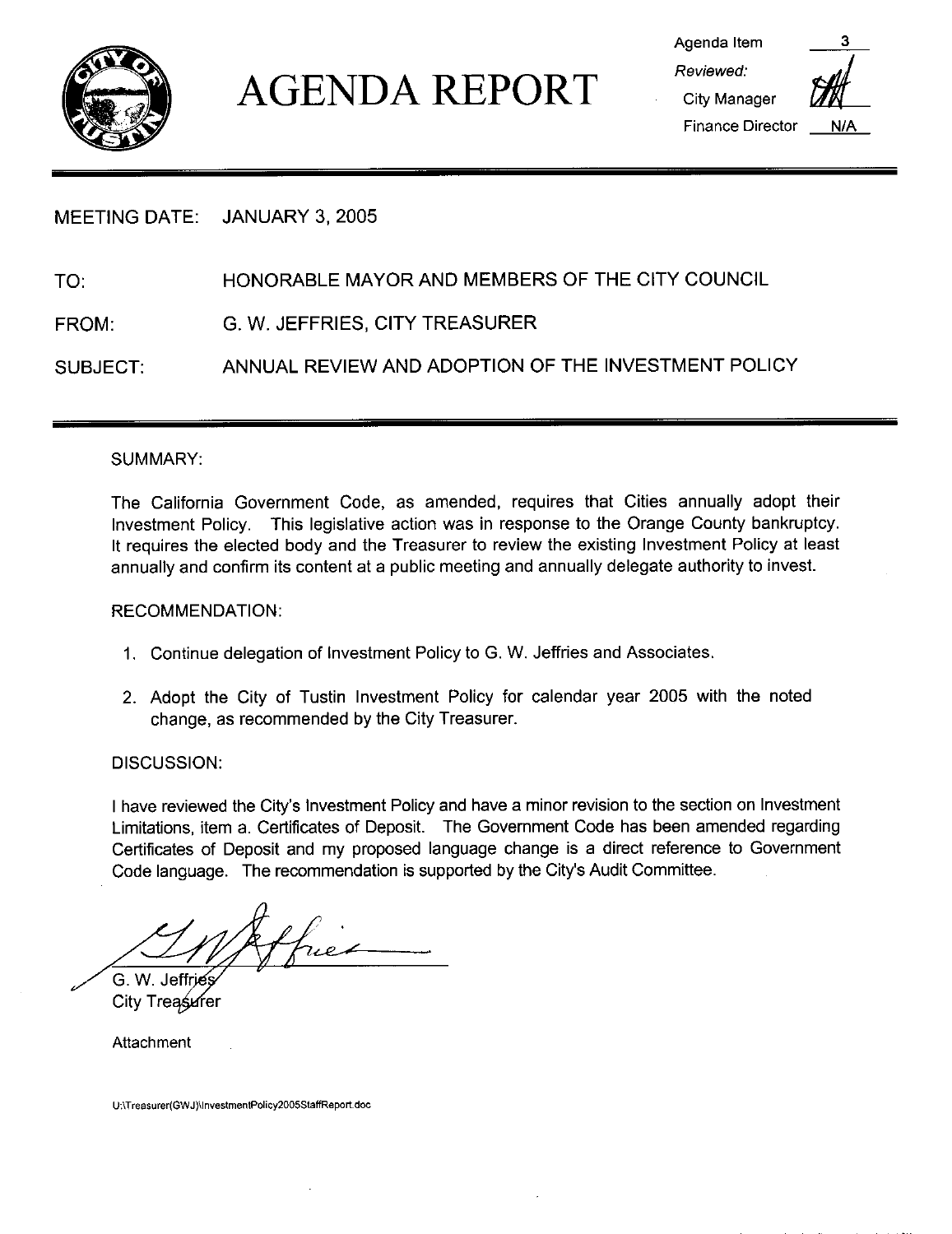



Finance Department

×

# City of Tustin

300 Centennial Way Tustin, CA 92780

> **Director** (714) 573-3061

**Secretary** (714) 573-3060

# CITY OF TUSTIN STATEMENT OF INVESTMENT POLICY

Water Billing (714) 573-3075

FAX (714) 832-0825

## I. GENERAL

#### PURPOSE

This statement is intended to provide guidelines for the investment of the City's temporary idle cash, and to outline the policies for maximizing the efficiency of the City's Cash Management System The ultimate goal is to enhance the economic status of the City while protecting its pooled cash. It is the intent of the City Council that all deposit and investment activities authorized by this policy shall be at the sole discretion of the City Treasurer as to selection and appropriateness

### **SCOPE**

It is intended that this policy cover all funds and investment activities under the direct authority of the City

### OBJECTIVE

**ОВЈЕСТІ**<br>The City's<br>and reven Cash Management System is designed to monitor and forecast expenditures and revenues, thus enabling the City to invest funds to the fullest extent possible. The City investments meet the criteria established for safety and availability. The investment portfolio will be diversified to avoid incurring unreasonable risks regarding specific security types or individual financial institutions.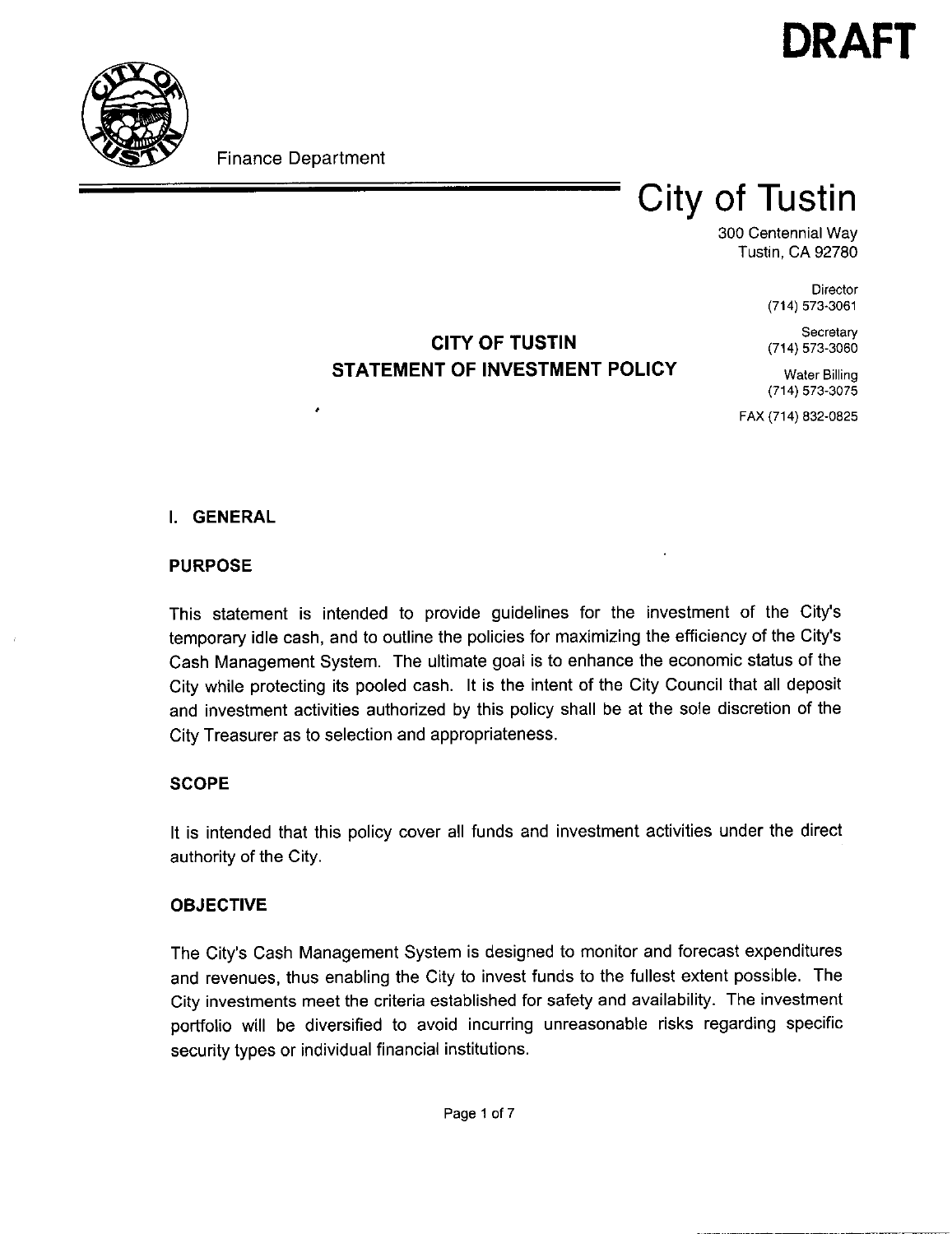# **POLICY**

The City of Tustin operates its temporary pooled idle cash investments under the prudent man rule (Civil Code Sec. 2261, et seq. and Government Code Section **POLICY**<br>The City<br>prudent n<br>53600.3).<br>benefit of an rule (Civil Code Sec. 2201, et seq. and Government Code Section<br>The prudent man rule states, in essence, that "in investing....property for the benefit of another, a trustee shall exercise the judgment and care, under the circumstances then prevailing, which men of prudence, discretion and intelligence<br>exercise in the management of their own affairs...." This affords the City a broad exercise in the management of their own affairs...." spectrum of investment opportunities so long as the investment is deemed prudent and allowable under current legislation of the State of California Government Code Section 53600 et seq.) and the guidelines established by the following prioritized criteria for selecting investments

1. Safety. It is the primary duty and responsibility of the City, City Council, City Treasurer and Director of Finance at all times to protect, preserve and maintain intact the principal placed in trust with the City on behalf of the citizens of the community.

2. Availability. An adequate percentage of the portfolio shall be maintained in liquid, short-term securities which can be converted to cash as necessary to meet disbursement requirements.

**3.** Yield. Yield is to be a consideration only after the basic requirements of adequate safety and availability have been met

Legal Investment Authority. Temporarily idle monies shall be invested in accordance with State and local laws and regulations and this Statement of Investment Policy.

Statement of Investment Policy. Each year after review and report by the Audit Committee, the Treasurer shall submit to the City Council a proposed Statement of Investment Policy for Council consideration and adoption as submitted, or as revised by the City Council

Cash Purchase Only. All securities shall be purchased on a delivery vs payment (DVP) basis only. Securities shall not be purchased on margin, credit or for other than full cash payment and shall not be pledged as collateral

Reverse Repurchase Agreements. Funds shall not be invested directly in reverse repurchase agreements

Selling Securities Prior to Maturity. Generally, losses will be acceptable on a sale before maturity if the reinvested proceeds will earn income with <sup>a</sup> present value greater than the present value of the income that would have been generated by the old investment, considering any capital loss or foregone interest on the original investment.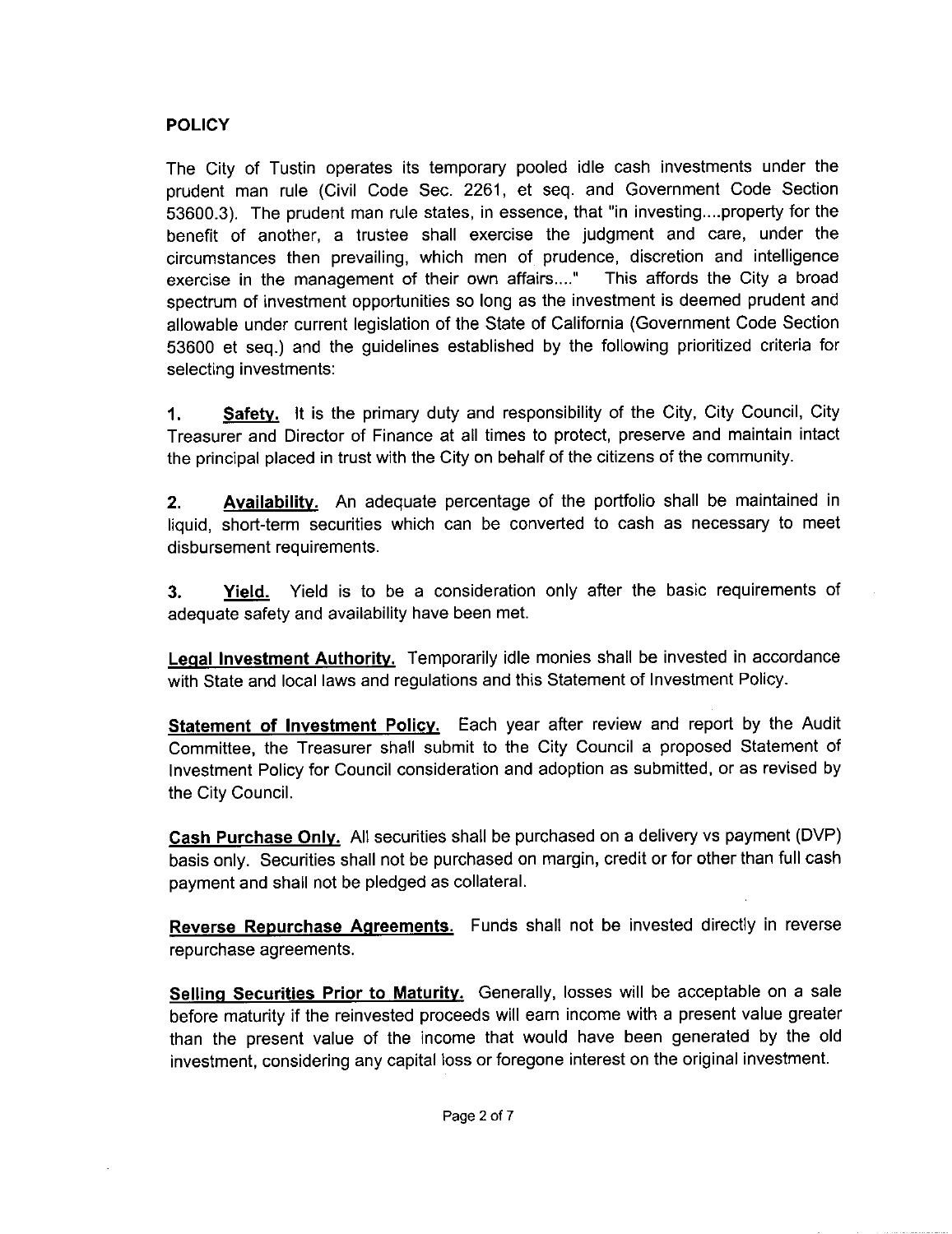Performance Standards. The investment portfolio will be designed to obtain a marketaverage rate of return during budgetary and economic cycles, taking into account the **Performance Standards.** The investment portfolio will be designed to obtain a market-<br>average rate of return during budgetary and economic cycles, taking into account the<br>City's investment risk constraints and cash flow n City's investment risk constraints and cash flow needs. The market-average rate of return is defined as the U.S. Treasury security yield which most closely matches the portfolio's weighted average maturity (WAM) as stated on the monthly investment report, using a 12-month moving average.

Quarterly Reports. The Treasurer shall render a quarterly report to the City Council, City Manager and internal and external auditors, which states its relationship to the<br>Statement of Investment Policy. Sample attached, Exhibit I.

Required elements of the quarterly report are as follows

- a. Type of investment
- $b$ Institution
- Date of maturity.  $C<sub>1</sub>$
- $\mathsf{d}$ Par value
- $e<sub>1</sub>$ Amount of deposit or cost of the security
- f. Rate of interest
- Statement relating the report to the Statement of Investment Policy g.
- Date of maturity.<br>Par value.<br>Amount of deposit or co<br>Rate of interest.<br>Statement relating the re<br>Statement that there are<br>obligations.<br>The current book value.<br>The current market valu<br>Average portfolio life. Statement that there are sufficient funds to meet the next 6 months h.
- obligations.<br>The current book value. ì.
- The current market value
- Average portfolio life
- Average portfolio yield
- Current treasury yield that most closely matches average portfolio life

Frace portfolio life.<br>
Reports of the State Treasurer's Local Agency Investment Fund (LAIF) or other qualified<br>
funds shall be accepted in lieu of subparagraphs a, through I, to support City deposits in<br>
the funds shall be Reports of the State Treasurer's Local Agency Investment Fund (LAIF) or other qualified funds shall be accepted in lieu of subparagraphs a. through I. to support City deposits in the funds. The Treasurer also shall render a monthly report of investment transactions. Sample attached, Exhibit II.

II. GUIDELINES. The following directions and limitations are established hereby to direct and control investment activities in such <sup>a</sup> manner that above statedgoals are achieved

Delegation of Authority. California Government Code, Section 53607 provides the authority for the legislative body of the local agency to invest funds of the local agency or to delegate that full responsibility to the Treasurer of the local agency. Under City of Tustin Ordinance No. 832, the City Council has authorized the City Treasurer to invest City funds in accordance with California Government Code Section 53600, et. seq.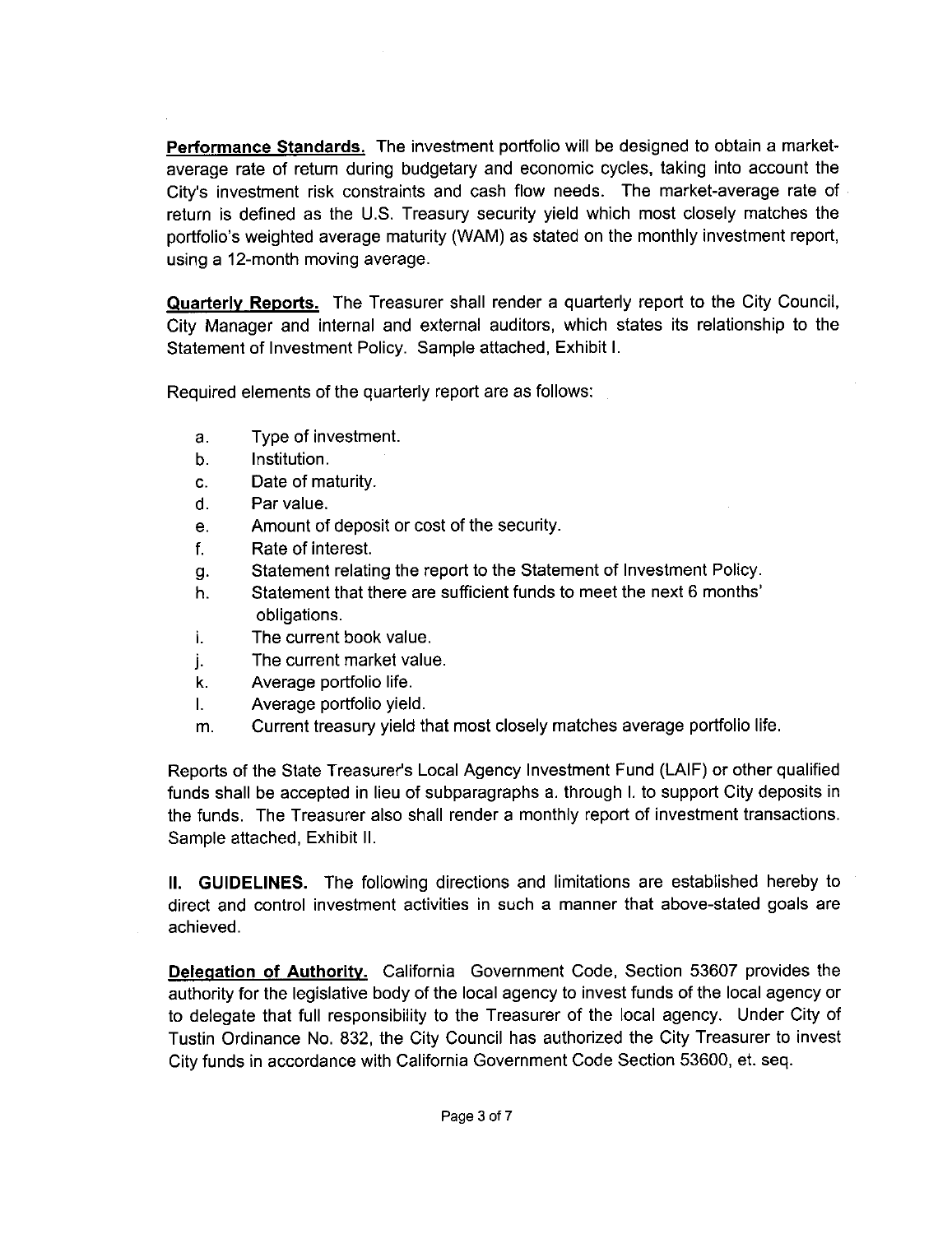Ethics and Conflicts of Interest. The City Treasurer shall refrain from personal business activity that could conflict with proper execution of the investment program or which could impair the ability to make impartial investment decisions. The City Treasurer is governed by Government Code Section 1090 et. seq.; the Political Reform Act of 1974 regarding disclosure of material financial interests; disqualification Treasurer is governed by Government Cc<br>Act of 1974 regarding disclosure of<br>requirements and the City's gift regulation.

Investment Transactions. Every investment transaction shall be reviewed, authorized and documented by the Treasurer

and documented by the Treasurer.<br><mark>Pooled Cash.</mark> Wherever practical, the City's cash shall be consolidated into one bank<br>account and invested on a pooled basis. Interest earnings shall be allocated according account and invested on a pooled basis. Interest earnings shall be allocated according Pooled Cash. Wherever practical, the<br>account and invested on a pooled basis<br>to each fund's cash balance as required.

Competitive Bids and Offers. Purchase and sale of securities shall be made on the basis of documented competitive offers and bids whenever practical. Documented opinions of reasonableness are acceptable substitutes if necessary

Cash Forecast. The cash flow for the City shall be analyzed with the receipt of revenues and maturity of investments scheduled so that adequate cash will be available to meet disbursement requirements

Investment Limitations. Security purchases, deposits and holdings shall be maintained with statutory limits imposed by the California Government Code and shall include only the following

a. Certificates of Deposit (or time deposits) of less than \$100,000 may be placed with commercial banks, savings and loan institutions and federally insured industrial loan companies (with a percentage of equity to assets of not less than three (3) percent to the extent they are fully insured by the Federal Deposit Insurance Corporation or the Federal Savings and Loan Insurance Corporation<br>as required by the Government Code). Deposits in excess of \$100,000 with commercial banks, savings and loan institutions and federally insured<br>industrial loan companies (with a percentage of equity to assets of not less than<br>three (3) percent to the extent they are fully insured by the Fed msurance Corporation or the Federal Savings and Loan Insurance Corporation<br>as required by the Government Code). Deposits in excess of \$100,000 may be<br>made based on a full evaluation of financial soundness of the depository as required by the Government Code). Deposits in excess of \$100,000 may be<br>made based on a full evaluation of financial soundness of the depository and<br>approved collateral at the required percentage of market value in acc sound collateral at the required percentage of market value in accordance<br>with California Government Code Section 53651 and 53652. Evaluation of<br>financial soundness shall be based on a minimum equity to asset ratio of thre with California Government Code Section 53651 and 53652. Evaluation of<br>financial soundness shall be based on a minimum equity to asset ratio of three<br>(3) percent: \$100 million of assets minimum; continued profitability wit (3) percent; \$100 million of assets minimum; continued profitability with a<br>minimum rating service rating of A or better.—The maximum deposit per<br>institution shall not exceed the lesser of \$1 million, or ten (10) percent o (o) persont, whos million of assets millimant, sontinace prolitating with a<br>minimum rating service rating of A or better.—The maximum deposit per<br>institution shall not exceed the lesser of \$1 million, or ten (10) percent o insulution shall not oxcoed the lesser or strill inition, or territiv*y* percent or the<br>bank's capital (or equity account as measured by Findley's Bank-A-Lert Report).<br>Total non-insured deposits shall not exceed ten (10) p pank's capital (or equity account as measured<br>Total non-insured deposits shall not exceed t<br>and limited to a maximum maturity of one year.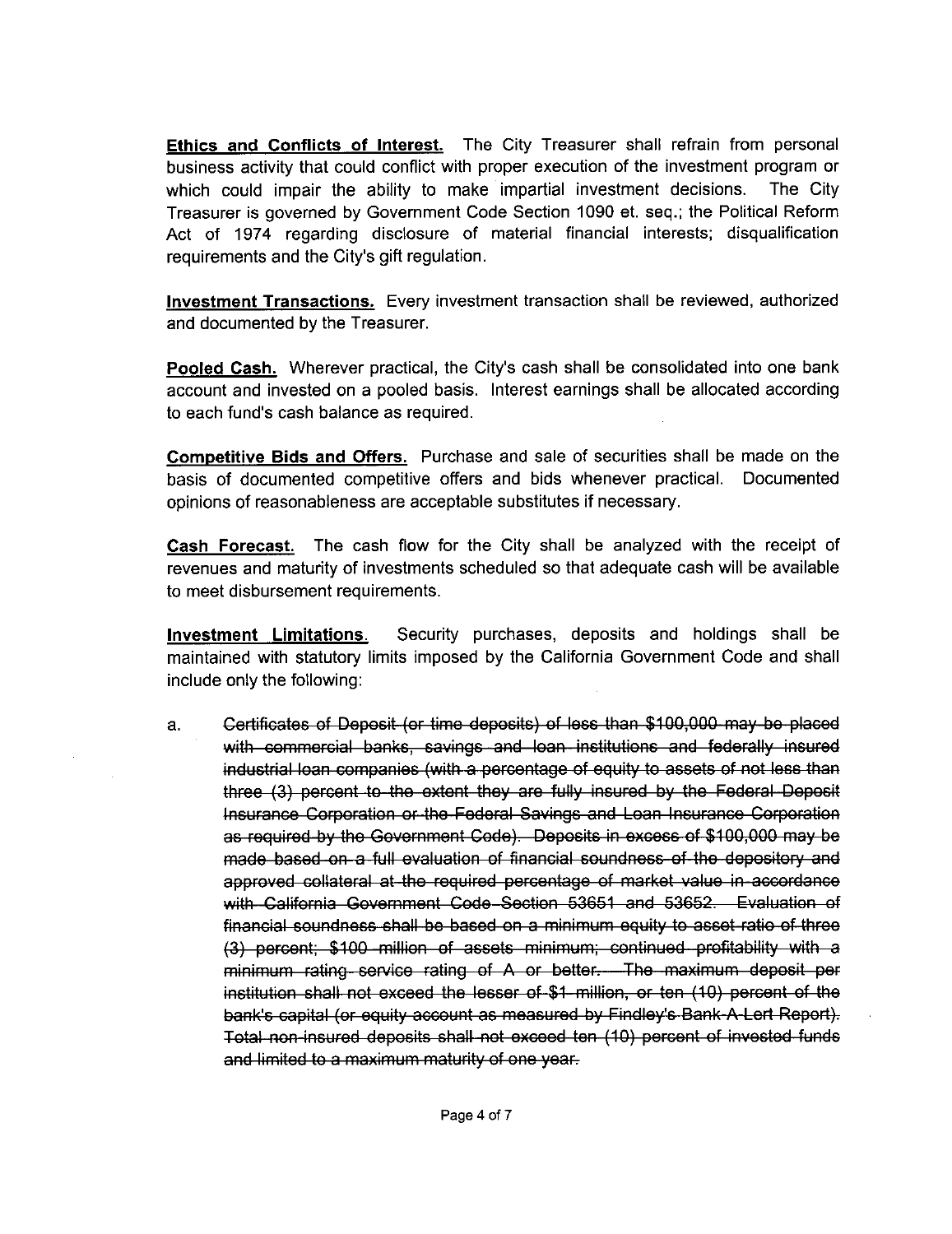Negotiable certificates of deposit (NCDs). As authorized by California Negotiable certificates of deposit (NCDs). As authorized by California<br>Government Code Section 53601.(h), Treasurer may purchase such NCDs of<br>global banks only with highest short-term ratings. alobal banks only with highest short-term ratings.

- b. Prime quality Commercial Paper, highest letter and numerical short term debt global banks only w<br>Prime quality Com<br>ratings by Moody's<br>exceed twenty-five ratings by Moody's or Standard and Poors, A1 or P1 or equivalent; but not to exceed twenty-five (25) percent of invested funds at the time of purchase and limited to a maximum maturity of pipety (90) days. Average weighted limited to a maximum maturity of ninety (90) days. Average weighted maturity shall not exceed 31 days if Commercial Paper exceeds fifteen (15) percent of total portfolio assets ratings by Moody's or Standard and Poors, A1 or P1 or equivalent; but not to exceed twenty-five (25) percent of invested funds at the time of purchase and limited to a maximum maturity of ninety (90) days. Average weighted
- Investment Fund (LAIF), and Mutual Funds, as authorized by California Government Code section 53601 et seq. if in the judgment of the Treasurer, they Investment Fund (LAIF), and Mutual Funds, as authorized by California<br>Government Code section 53601 et seq. if in the judgment of the Treasurer, they<br>meet MTA of US&C suggested due diligence standards, or are rated in the<br> highest category by a nationally recognized rating service.
- d. Commercial Bank Time Drafts (Bankers Acceptances), highest letter and nighest category by a nationally recognized rating service.<br>Commercial Bank Time Drafts (Bankers Acceptances), highest letter and<br>numerical short term debt ratings by Moody's or Standard and Poors, A1 or P1 or<br>equivalent; numerical short term debt ratings by Moody's or Standard and Poors, A1 or P1 or equivalent; but not in excess of twenty-five (25) percent of invested funds at the time of purchase with a maximum maturity of one hundred and eighty (180) days.
- e. Corporate notes of a maximum maturity of five (5) years remaining to stated final Corporate notes of a maximum maturity of five (5) years remaining to stated final<br>maturity, issued by corporations organized and operating within the U.S. or by maturity, issued by corporations organized and operating within the U.S. or by<br>depository institutions licensed by the U.S. or any State, and operating within the depository institutions licensed by the U.S. or any State, and operating within the U.S. Notes eligible for investment under this subdivision shall have a long term debt rating of AA or its equivalent by Moody's or Standard and Poors. Purchases may not exceed ten (10) percent of invested funds at the time of purchase.
- f. Municipal Securities. If appropriate, City Treasurer may invest in City obligations,<br>as well as other suitable local and State of California securities. Such as well as other suitable local and State of California securities. investments of other than City securities shall be rated not less than A by Municipal Securities. If appropriate, City Treasurer may invest in City obligations, as well as other suitable local and State of California securities. Such investments of other than City securities shall be rated not les Moody's or Standard & Poor's and shall not exceed ten percent (10%) of total portfolio and five percent (5%) of any one issuer's securities. Maximum City exposure to a single issuer shall not exceed 10% for State of California securities and 5% for all other local agency securities.
- g Federal Agency bonds or notes, but not in excess of fifty (50) percent of invested funds at time of purchase with a maximum maturity of five (5) years remaining to stated final maturity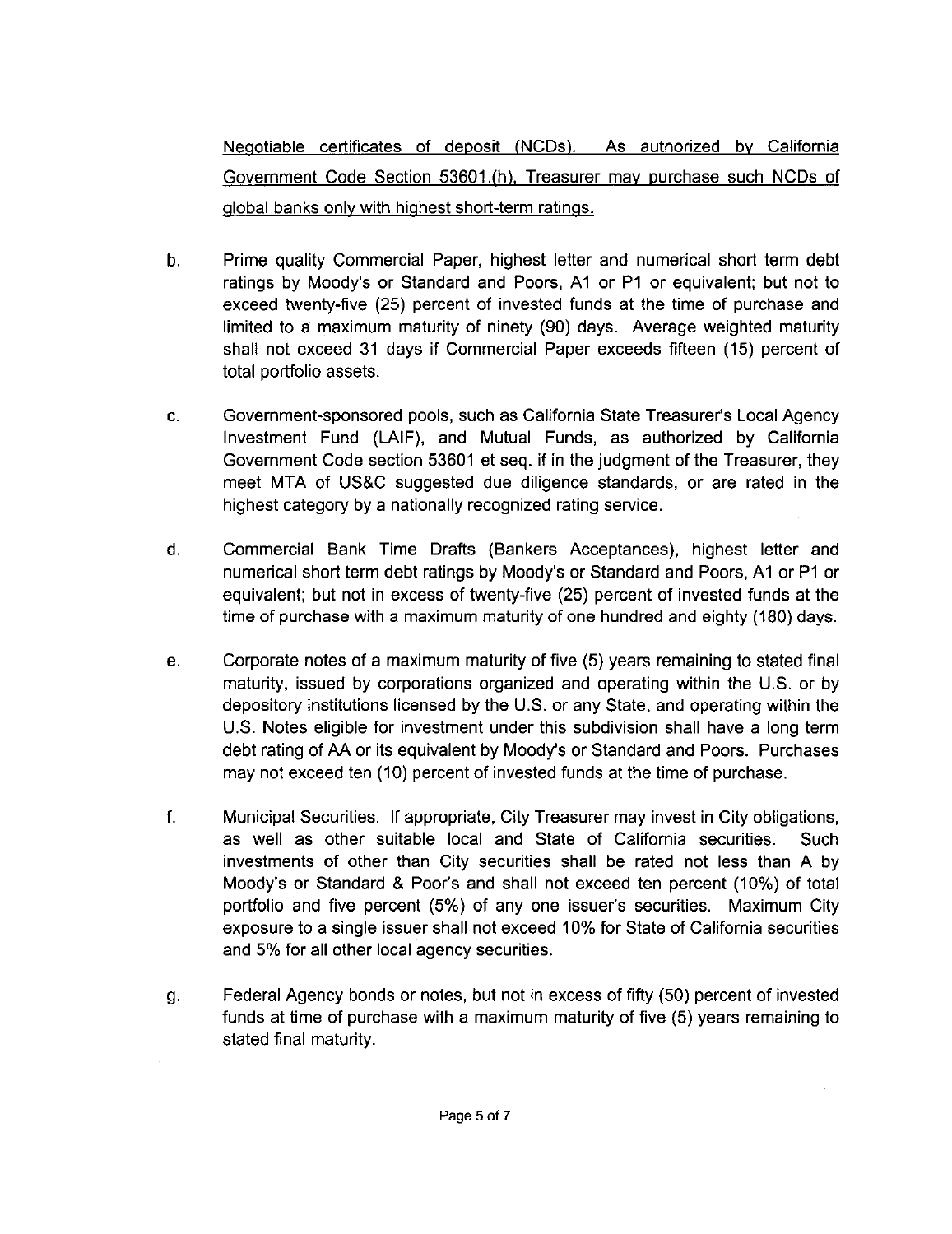- h.  $U.S.$  Treasury securities not exceeding five  $(5)$  years to final maturity.
- i. Investment Contracts. Bond proceeds may be placed in investment contracts if authorized by borrowing documents. Guarantors of such contracts shall have at least an AA rating by two major investment services. Contracts shall contain market value protection in case of downgrading by including delivery of cash or Treasury securities, at the election of the City.
- j Mutual Funds. Money market mutual funds as permitted by California Government Code 53601(k) are authorized if deemed appropriate by the Treasurer after due diligence similar to Investment Limitations (subparagraph c).
- k. Repurchase Agreements. Repurchase agreements, including those under bank sweep account arrangements, as permitted by California Government Code<br>53601(i) are authorized if deemed appropriate by Treasurer after due diligence<br>similar to Investment I imitations subparagraphs a and c. 53601(i) are authorized if deemed appropriate by Treasurer after due diligence similar to Investment Limitations subparagraphs a. and c.

Liquidity. The marketability (salability) of a security shall be considered at the time of purchase since the security may have to be sold at a later date to meet an unanticipated cash demand

Maturity Limitations. As a general rule, intermediate-term maturities shall not represent a significant percentage of the total portfolio. Unless previously authorized by City Council, no investment may have a term final stated maturity longer than five (5) years. At the time of purchase, holdings with maturities greater than one (1) year shall not exceed thirty-five (35) percent of the total portfolio.

Collateral Collateral requirements are addressed in California Government Code Section 53652. All active and inactive deposits must be secured at all times with eligible securities in securities pools pursuant to Sections 53656 and 53657. Eligible securities held as collateral shall have a market value in excess of the total amount of all deposits of a depository as follows

--government securities at least 110 percent.

-- mortgage backed securities, at least 150 percent.

Authorized Broker/Dealers. Investments shall be transacted only through Authorized Broker/Dealers which have been reviewed and approved by the Treasurer for reliability, credit worthiness and trustworthiness

Diversification. The portfolio shall consist of various types of securities approved by statute and this Statement of Investment Policy, as well as varied issuers and maturities.

Safekeeping. Securities purchased from broker/dealers shall be held in third party safekeeping by the trust department of the local agency's bank, or by other third party trustee designated by the Treasurer. Said securities shall be held in the name of the City with the trustee executing agreements and confirmations of investment transactions as directed by the City Treasurer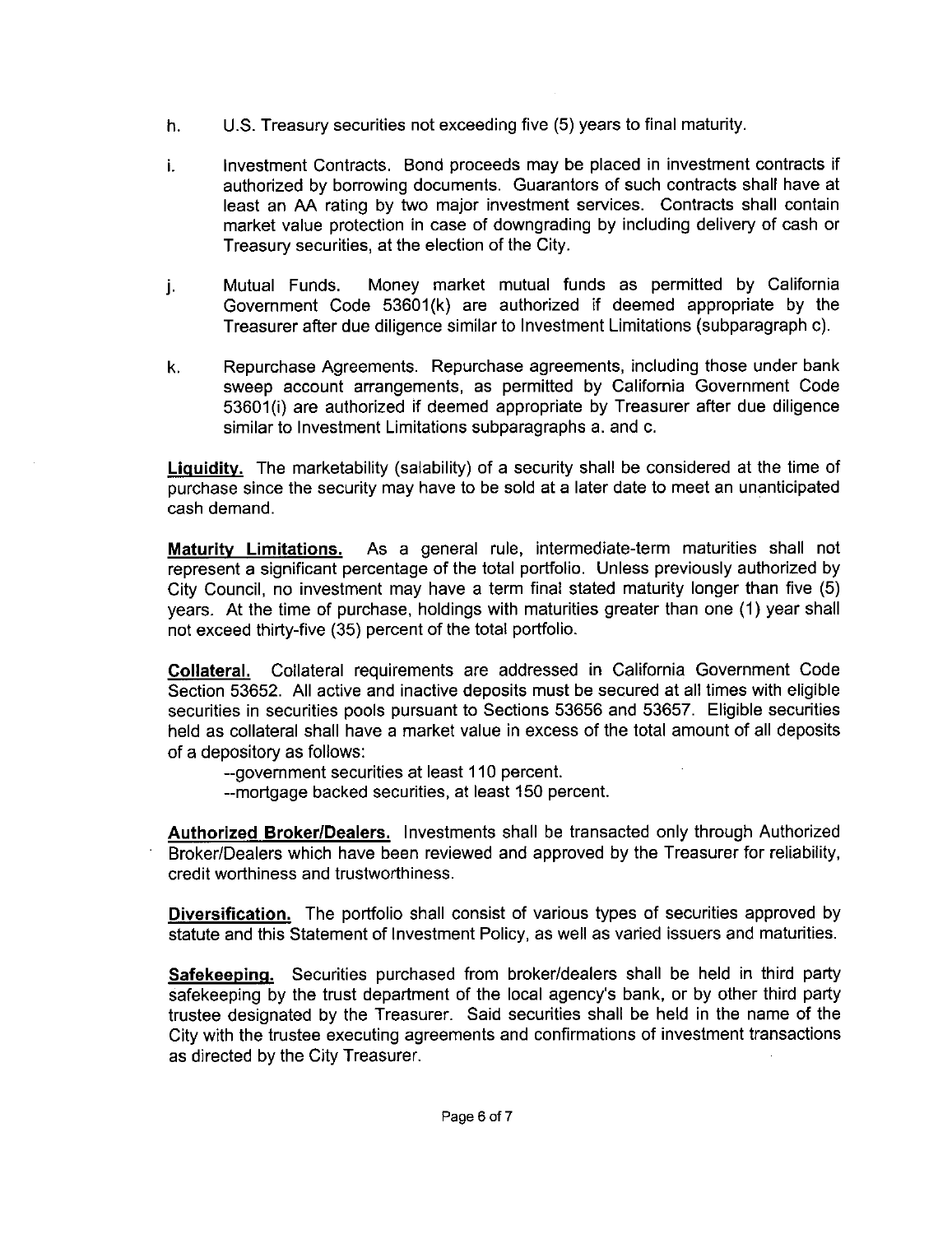III. STRATEGY. Strategy refers to the plan to manage financial resources in the most advantageous manner

**Economic Forecasts.** The Treasurer periodically may obtain economic forecasts from economists and financial experts through bankers and broker/dealers in order to assist in the formulation of investment plans.

Implementing Investment Strategy. The Treasurer shall execute investment transactions which conform to current and anticipated cash requirements interest rate trends, and stated investment strategy.

Relationships. The Treasurer shall maintain a close working relationship with the departments of the City to anticipate and accommodate disbursements of City funds For liquidity planning purposes, Department Heads shall apprise the Treasurer when large expenditures (over \$500,000) are anticipated.

Preserve Portfolio Value. The Treasurer shall develop an investment strategy that maintains earnings consistent with defined "Performance Standards" (page 2) and Preserve Portfolio Value. The Treast<br>maintains earnings consistent with def<br>preserves the value of the City's portfolio.<br>.

Internal Controls. The Finance Department shall establish a system of internal controls which shall be reviewed annually, with the independent Auditor. The controls shall be designed to prevent losses of public funds arising from fraud, employee error, misrepresentation by third parties, unanticipated changes in financial markets, or<br>imprudent action by employees and officers of the City of Tustin. The Finance<br>Department will maintain the City's Investment Records in com imprudent action by employees and officers of the City of Tustin. The Finance<br>Department will maintain the City's Investment Records in compliance with Government Accounting Standards Board Rule 31 (GASB 31).

The City attempts to invest 100% of all available funds through daily and projected cash flow determinations and after consideration of bank requirements for clearings and services. Management of idle cash and investment transactions is the responsibility of flow determinations and after<br>services. Management of idle<br>the City Treasurer. The City's<br>safe and available when neede investment philosophy is to insure that money is always safe and available when needed

safe and available when needed.<br>The City Treasurer shall annually review the City's Investment Policy with the City of<br>Tustin Audit Committee. Proposed amendments will be brought to the City Council for final action upon the recommendation of the City Treasurer

Adopted by the City Council

U:\Treasurer(GWJ)\In nv<mark>estmentPolicyDraft2005</mark>.doc